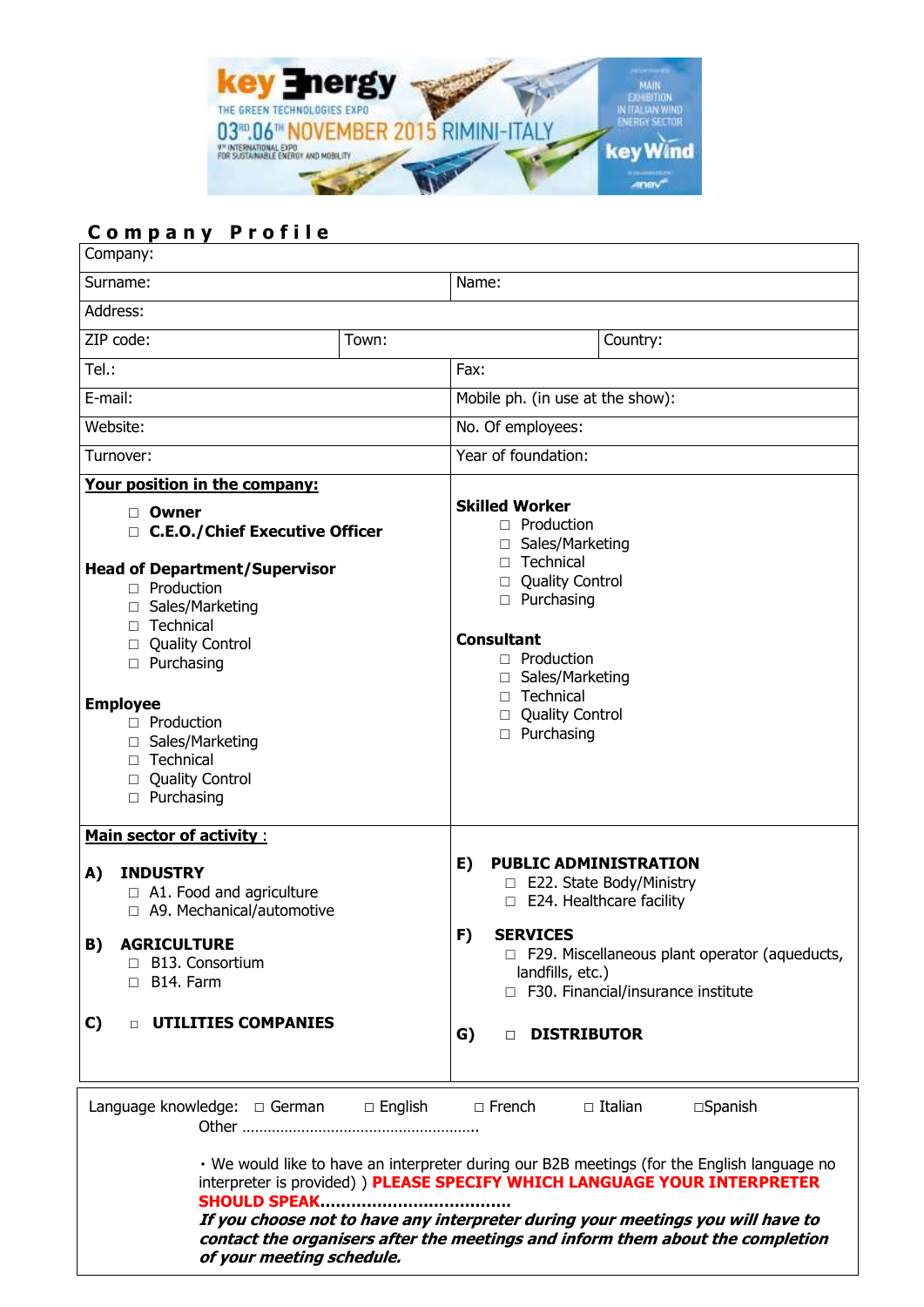

## **KEY ENERGY 2015 TRADE SECTORS LIST Please tick the products you are mainly interested in – no more than 15 choices ENERGY FROM RENEWABLE SOURCES**

## **ENERGY FROM WIND**

- $\Box$  C/001 Equipment, components and technologies for wind power plants
- $\Box$  C/002 Network-linked mini wind plants
- $\Box$  C/003 Offgrid mini wind power plants<br> $\Box$  C/004 On-shore and off-shore aeroger
- C/004 On-shore and off-shore aerogenerator producers
- $\Box$  C/005 Producers of related engineering work
- $\Box$  C/006 Production of aerogenerators
- C/007 Services
- C/008 Control and management software

## **ENERGY FROM BIOMASS**

- $\Box$  F/001 Equipment, components and technologies for biomasses
- $\Box$  F/002 Equipment, components and products for energy from biomasses
- $\Box$  F/003 Pellet burners<br> $\Box$  F/004 Wood burning
- Wood burning gasification boilers
- $\Box$  F/005 Pellet and/or chip and/or wood burning boilers
- F/006 Biomass cogeneration
- $\Box$  F/007 Components and technologies for biomasses
- $\Box$  F/008 Pellet and/or chip suppliers<br> $\Box$  F/009 Biomass industrial plants
- $\Box$  F/009 Biomass industrial plants<br> $\Box$  F/010 Plants for production of e
- $\Box$  F/010 Plants for production of energy from biomasses  $\Box$  F/011 Biomass processing
- F/011 Biomass processing
- 
- $\Box$  F/012 Machines for production of pellets and/or chips  $\Box$  F/013 Biomass remote heating networks F/013 Biomass remote heating networks
- □ F/014 Services
- □ F/015 Biomass collection systems
- F/016 Biomass-solar integrated systems
- 
- $\Box$  F/017 Controlled combustion stoves / heaters  $\Box$  F/018 Biomass steam turbines F/018 Biomass steam turbines
- □ F7019 Fumes depuration

#### **ENERGY FROM BIOGAS**

- $\Box$  G/001 Equipment, components and technologies for biogas plants
- $\Box$  G/002 Burners for biogas<br> $\Box$  G/003 Containers and silc
- Containers and silos for fermentation
- G/004 Biogas production plants
- $\Box$  G/005 Plants for production of biogas from landfills and purification plants
- $\Box$  G/006 Plants for production of biogas from livestock sewage waste
- $\Box$  G/007 Plants for production of biogas from industrial waste  $\Box$  G/008 Plants for production of biogas from vegetable
- G/008 Plants for production of biogas from vegetable substances
- $\Box$  G/009 Biogas alternative engines
- G/010 Safety piping
- $\Box$  G/011 Turbines for biogas<br> $\Box$  G/012 Fumes depuration
- G/012 Fumes depuration
- $\Box$  G/013 Equipment, components and measurement systems for the biomethane sector
- $\Box$  G/014 Systems for biomethane micro-liquefaction  $\Box$  G/015 Systems for biomethane stockage transport
- G/015 Systems for biomethane stockage, transport, injection into networks and distribution
- $\Box$  G/016 Technology for purifying and upgrading biomethane biogas obtained from OFMSW
- $\Box$  G/017 Technology for purifying and upgrading biomethane biogas obtained from agricultural waste

G/018 Methane-powered vehicles

## **ENERGY FROM ALTERNATIVE SOURCES: EXPLOITING WASTE**

- $\Box$  J/001 Equipment and plants for recovering energy from waste
- □ J/002 Mechanical-Biological Treatment: plants and equipments
- $\Box$  J/003 RDF production plants
- $\Box$  J/004 Plants for pyrolysis and gasification
- $\Box$  J/005 Plants for heat generation from waste  $\Box$  J/006 Biological waste treatment
- $\Box$  J/006 Biological waste treatment<br> $\Box$  1/007 Waste incinerator
- J/007 Waste incinerator

## **COGENERATION AND TRIGENERATION**

- $\Box$  L/001 Biomass cogeneration and trigeneration
- □ L/002 Cogeneration with fuel cells
- $\Box$  L/003 Cogeneration with gas microturbines
- □ L/004 Biodiesel and vegetable oil cogeneration and trigeneration
- $\Box$  L/005 Biogas cogeneration and trigeneration  $\Box$  L/006 Gas cogeneration and trigeneration
- $\Box$  L/006 Gas cogeneration and trigeneration  $\Box$  L/007 Diesel cogeneration and trigeneration
- $\Box$  L/007 Diesel cogeneration and trigeneration  $\Box$  L/008 Cogeneration and trigeneration plants
- $\Box$  L/008 Cogeneration and trigeneration plants  $\Box$  L/009 Absorption refrigeration plants
- L/009 Absorption refrigeration plants
- $\Box$  L/010 Fumes depuration

#### **DISTRIBUTED GENERATION AND MICROGENERATION**

- 
- $\Box$  M/001 Continuous generation plants  $\Box$  M/002 Emergency generation plants M/002 Emergency generation plants
- □ M/003 Remote heating plants
- $\Box$  M/004 Plants for distributed generation and remote heating  $\Box$  M/005 Mini and micro cogeneration
- M/005 Mini and micro cogeneration

## **ENERGY SAVING AND EFFICIENCY**

- □ N/001 Local Energy Agencies
- $\Box$  N/002 Electronic power supplies and for energy-saving
- □ N/003 Condensing boilers
- 
- $\Box$  N/004 Air conditioning from geothermal sources  $\Box$  N/005 Dual power supply household electrical are  $\Box$  N/005 Dual power supply household electrical appliances<br> $\Box$  N/006 ESCO Energy Service Company
	- N/006 ESCO Energy Service Company
- 
- $\Box$  N/007 LED lighting<br> $\Box$  N/008 High efficien
- $\Box$  N/008 High efficiency street lighting<br> $\Box$  N/009 Innovative fluorescent lights N/009 Innovative fluorescent lights
- $\Box$  N/010 High efficiency electric motors
- □ N/011 Gas heat pumps
- $\Box$  N/012 High efficiency electric and electronic products
- $\Box$  N/013 Products for energy efficiency in industry  $\Box$  N/014 Thermostatic requlation
	- N/014 Thermostatic regulation
	-
- $\Box$  N/015 Saving and efficiency in energy distribution  $\Box$  N/016 Saving and efficiency in energy production  $\Box$  N/016 Saving and efficiency in energy production  $\Box$  N/017 Presence sensors
- $\Box$  N/017 Presence sensors<br> $\Box$  N/018 Services
- N/018 Services
- $\Box$  N/019 Heat recovery technologies
- $\Box$  N/020 Innovative technologies for energy accumulation
- $\Box$  N/021 Technologies for energy efficiency in heating and cooling
- $\Box$  N/022 Technologies for energy efficiency in lighting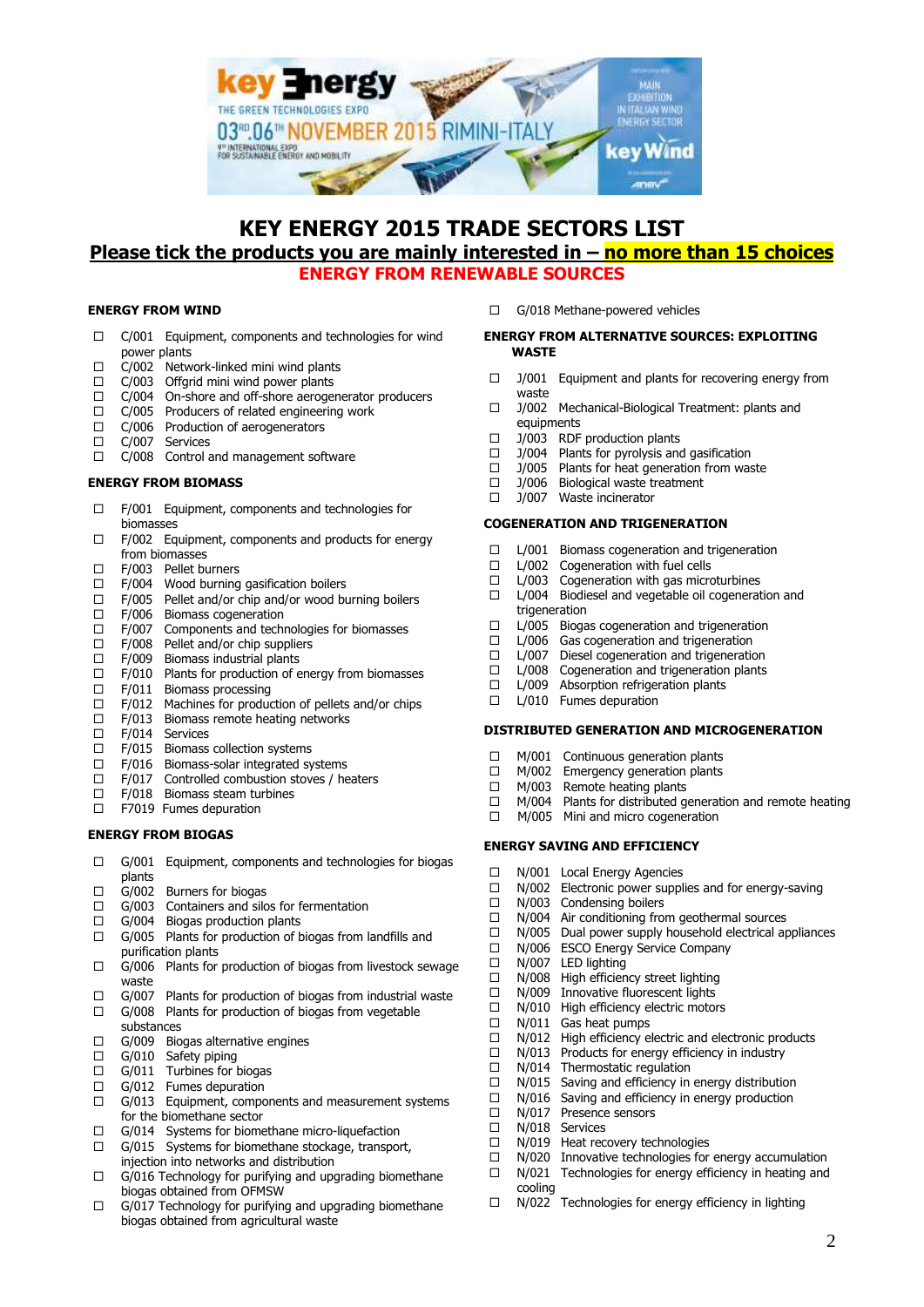

# **O R G A N I S A T I O N**

**Details about your departure and arrival:**

**I would like to stay in Rimini from ……………………………… to ………………………………………..**

**I would like to participate in the B2B meeting session on:…………………………………………………**

|                                       | I require a transport service from  airport (you can choose Ancona, Forlì, Bologna or |
|---------------------------------------|---------------------------------------------------------------------------------------|
| Rimini)                               |                                                                                       |
| Arrival day  Flight No.  Flight time  |                                                                                       |
| Departure day Flight No.  Flight time |                                                                                       |

Second person: **(the costs for a second person as well as for a longer stay in Rimini will be at your own expense)**

□ **I will attend alone**

□ **I will be with:** ……………………………………….….

# **TO GET YOUR ADMITTANCE TICKET: please tick only one c h o i c e**

|    | <b>Main sector of activity:</b>                                                       |    |                                                                                                                                          |
|----|---------------------------------------------------------------------------------------|----|------------------------------------------------------------------------------------------------------------------------------------------|
| A) | <b>INDUSTRY</b><br>$\Box$ A1. Food and agriculture<br>A9. Mechanical/automotive<br>П. | E) | <b>PUBLIC ADMINISTRATION</b><br>$\Box$ E22. State Body/Ministry<br>$\Box$ E24. Healthcare facility                                       |
| B) | <b>AGRICULTURE</b><br><b>B13. Consortium</b><br>B <sub>14</sub> . Farm                | F) | <b>SERVICES</b><br>$\Box$ F29. Miscellaneous plant operator (aqueducts,<br>landfills, etc.)<br>$\Box$ F30. Financial/insurance institute |
|    | <b>UTILITIES COMPANIES</b>                                                            | G) | <b>DISTRIBUTOR</b>                                                                                                                       |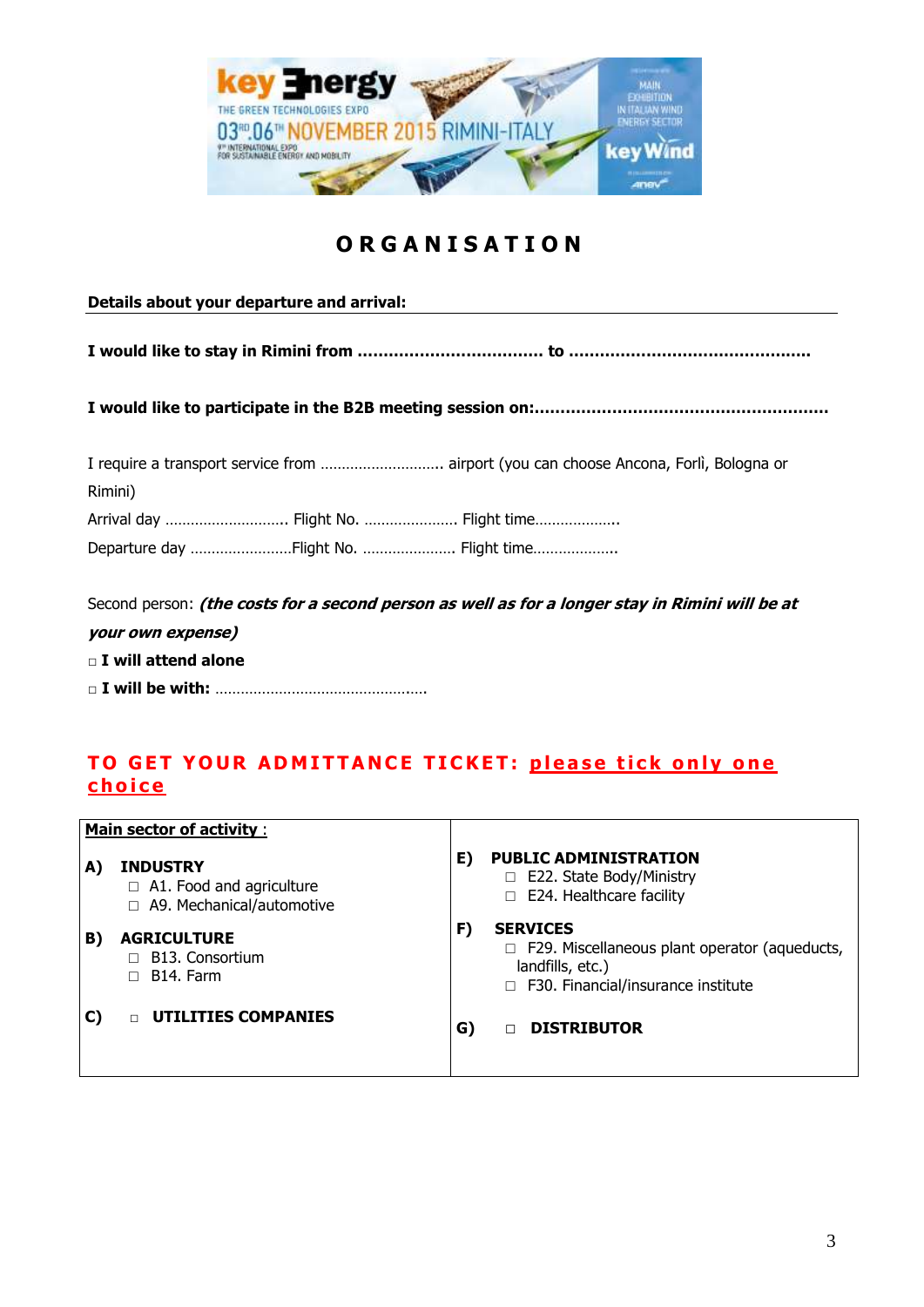

## TO BE FULFILLED <u>ONLY FOR THE SECOND PERSON</u> TO GET **T H E A D M I T T A N C E T I C K E T**

| Surname:<br>N a m e :                                                 |                                                                                |
|-----------------------------------------------------------------------|--------------------------------------------------------------------------------|
| Position in the company - please tick only one choice:                |                                                                                |
| □ Owner                                                               | <b>Skilled Worker</b>                                                          |
| □ C.E.O./Chief Executive                                              | $\Box$ Production                                                              |
|                                                                       |                                                                                |
|                                                                       | □ Sales/Marketing                                                              |
| <b>Head of Department/Supervisor</b>                                  | $\Box$ Technical                                                               |
| $\Box$ Production                                                     | <b>Quality Control</b><br>$\Box$                                               |
| □ Sales/Marketing                                                     | $\Box$ Purchasing                                                              |
| □ Technical                                                           |                                                                                |
| <b>Quality Control</b><br>$\Box$                                      | <b>Consultant</b>                                                              |
| $\Box$ Purchasing                                                     | $\Box$ Production                                                              |
|                                                                       | □ Sales/Marketing                                                              |
|                                                                       | $\Box$ Technical                                                               |
| <b>Employee</b>                                                       |                                                                                |
| $\Box$ Production                                                     | □ Quality Control                                                              |
| □ Sales/Marketing                                                     | $\Box$ Purchasing                                                              |
| $\Box$ Technical                                                      |                                                                                |
| □ Quality Control                                                     | <b>Other</b><br>П.                                                             |
| $\Box$ Purchasing                                                     |                                                                                |
|                                                                       |                                                                                |
| Main sector of activity - please tick only one choice:                |                                                                                |
|                                                                       | E)<br><b>PUBLIC ADMINISTRATION</b>                                             |
| <b>INDUSTRY</b><br>A)                                                 | $\Box$ E19. Municipality of up to 50,000 inhabitants                           |
| □ A1. Food and agriculture                                            | E20. Municipality with more than 50,000                                        |
| □ A2. Renewable energy equipment and systems<br>□ A3. Paper/cardboard | inhabitants                                                                    |
| □ A4. Chemical/pharmaceutical                                         | □ E21. National corps/brigades/forces                                          |
| □ A5. Electric/electronic                                             | □ E22. State Body/Ministry                                                     |
| $\Box$ A6. Rubber/plastic materials                                   | □ E23. Province/region<br>E24. Healthcare facility<br>$\Box$                   |
| □ A7. Packaging                                                       | E25. Joint Municipality<br>$\Box$                                              |
| $\Box$ A8. Wood                                                       |                                                                                |
| □ A9. Mechanical/automotive                                           | F)<br><b>SERVICES</b><br>$\Box$                                                |
| □ A10. Steel/metal processing                                         | □ F26. Environmental analysis                                                  |
| □ A11. Oil & Gas                                                      | □ F27. Environmental consultancy                                               |
| □ A12. Tannery/textiles                                               | F28. Certification body<br>$\Box$                                              |
| <b>AGRICULTURE</b><br>B)                                              | □ F29. Miscellaneous plant operator (aqueducts,                                |
| <b>B13. Consortium</b><br>□                                           | landfills, etc.)                                                               |
| B14. Farm<br>$\Box$                                                   | □ F30. Financial/insurance institute<br>F31. Logistics/waste storage<br>$\Box$ |
| C)<br><b>UTILITIES</b><br>$\Box$                                      | □ F32. Software                                                                |
|                                                                       | F33. Engineering firm<br>□                                                     |
| <b>CONSTRUCTION</b><br>D)                                             | F34. Accomodation facilities<br>п                                              |
| D15. Cement manufacturer<br>0                                         | F35. Technician/installation engineer<br>П.                                    |
| D16. Builder/construction firm<br>□                                   |                                                                                |
| D17. Real estate company/developer<br>□                               | DISTRIBUTOR<br>G)                                                              |
| D18. Design firm<br>◻                                                 |                                                                                |
|                                                                       | H)<br><b>E RESEARCH AND TRAINING</b>                                           |
|                                                                       | <b>E ASSOCIATION / INSTITUTION</b><br>I)                                       |
|                                                                       |                                                                                |
|                                                                       | L)<br><b>SPECIALIST MEDIA</b>                                                  |
|                                                                       | <b>D</b> OTHER<br>M)                                                           |